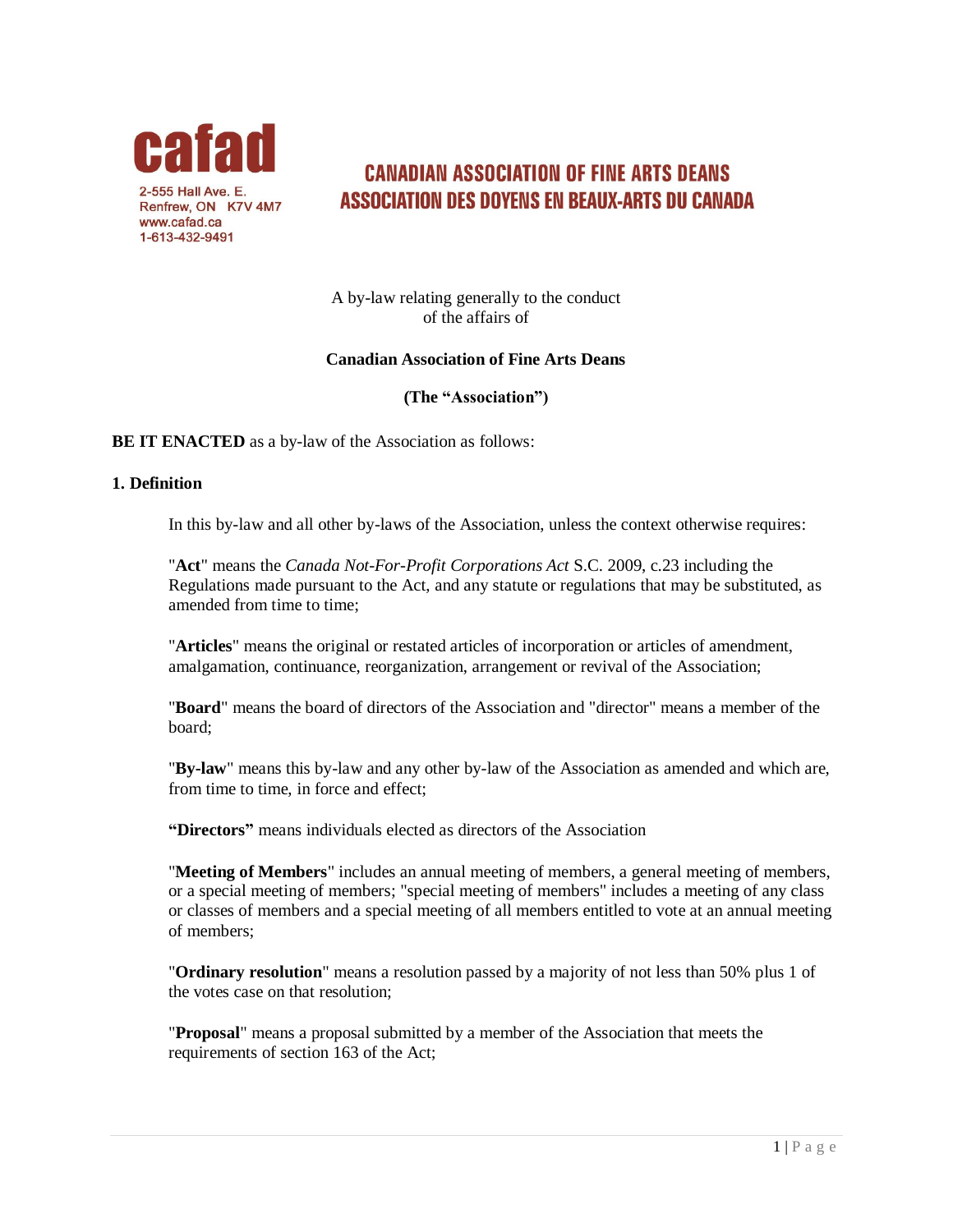"**Regulations**" means the regulations made under the Act), as amended, restated or in effect from time to time; and

"**Special resolution**" means a resolution passed by a majority of not less than two-thirds (2/3) of the votes cast on that resolution.

### **2. Interpretation**

In the interpretation of this by-law, words in the singular include the plural and vice-versa, words in one gender include all genders, and "person" includes an individual, body corporate, partnership, trust and unincorporated organization.

Other than as specified above, words and expressions defined in the Act have the same meanings when used in these by-laws.

### **3. Corporate Seal**

The Association may have a corporate seal in the form approved from time to time by the board. If a corporate seal is approved by the board, the Treasurer of the Association shall be the custodian of the corporate seal.

### **4. Execution of Documents**

Any document requiring execution by the Association may be signed by any two (2) of its officers or directors. In addition, the board may from time to time direct how and by whom a particular document or type of document must be executed. Any person authorized to sign any document may affix the corporate seal (if any) to the document. Any signing officer may certify a copy of any instrument, resolution, by-law or other document of the Association to be a true copy thereof.

# **5. Financial Year**

The financial year end of the Association is December 31st.

#### **6. Banking Arrangements**

The banking business of the Association must be transacted at a financial institution carrying on banking business in Canada or elsewhere as the members may authorize by ordinary resolution. The banking business or any part of it must be transacted by an officer or officers of the Association and/or other persons as the members may by ordinary resolution from time to time designate, direct or authorize.

# **7. Borrowing Powers**

If authorized by a by-law which is duly adopted by the directors and confirmed by special resolution of the members, the directors of the Association may from time to time:

- i. Borrow money on the credit of the Association;
- ii. Issue, reissue, sell, pledge or hypothecate debt obligations of the Association; and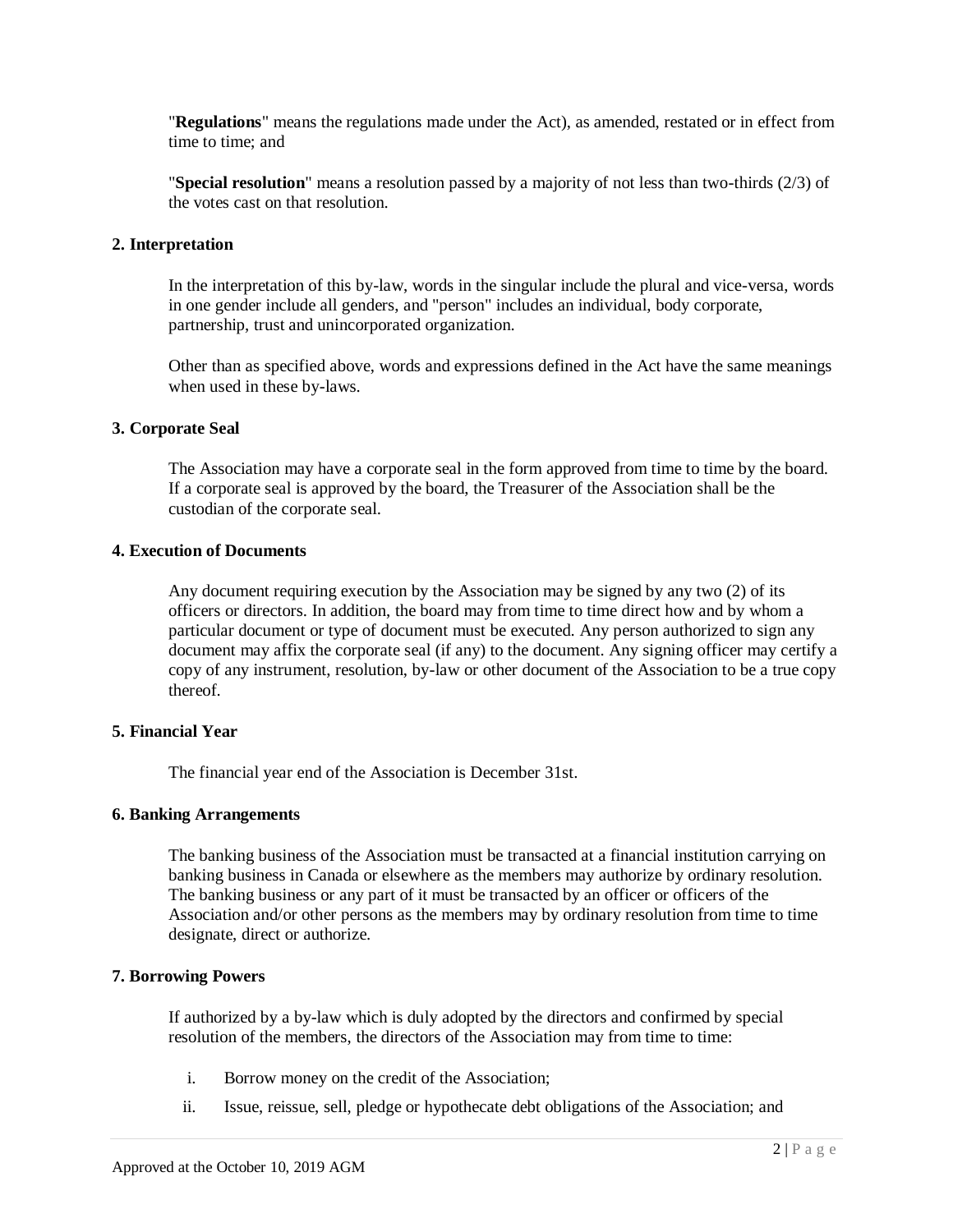iii. Mortgage, hypothecate, pledge or otherwise create a security interest in all or any property of the Association, owned or subsequently acquired, to secure any debt obligation of the Association.

Any such by-law may provide for the delegation of such powers by the directors to such officers or directors of the Association to such extent and in such manner as may be set out in the by-law.

Nothing herein limits or restricts the borrowing of money by the Association on bills of exchange or promissory notes made, drawn, accepted or endorsed by or on behalf of the Association.

# **8. Annual Financial Statements**

The Corporation's financial statements must be made available to Members through electronic and/or print means.

### **9. Financial Statements Review**

Each year at the annual meeting of the Corporation, the Members must decide, by ordinary resolution, to appoint a Financial Review Committee comprised of two or more individuals approved by the Members. The Financial Review Committee must report to the Members at the following year's annual general meeting.

#### **10. Membership**

- a) Full membership is available to school/faculties that are recognized as offering fine, media, performing art, crafts, and design and arts scholarship programs in post-secondary education using established standards.
- b) Full Members have exclusive responsibility for the governance of the Association. Each Full Member is allowed one voting representative at meetings of the Association. Full Members are entitled to make a proposal to amend, repeal or enact by-laws at any Annual Meeting of the Association.
- c) Pursuant to subsection 197(1) of the Act, a special resolution of the members is required to make any amendments to this section of the by-laws if those amendments affect membership rights and/or conditions

# **11. Membership Transferability**

Membership is a right granted to a member institution and may not be transferred. Pursuant to Section 197(1) of the Act, a special resolution of the members is required to make any amendment to add, change or delete this section of the by-laws.

#### **12. Termination of Membership**

A membership in the Association is terminated when:

- (i) The member provides written notice of its withdrawal to the board;
- (ii) membership is revoked in accordance with section 14 of these by-laws;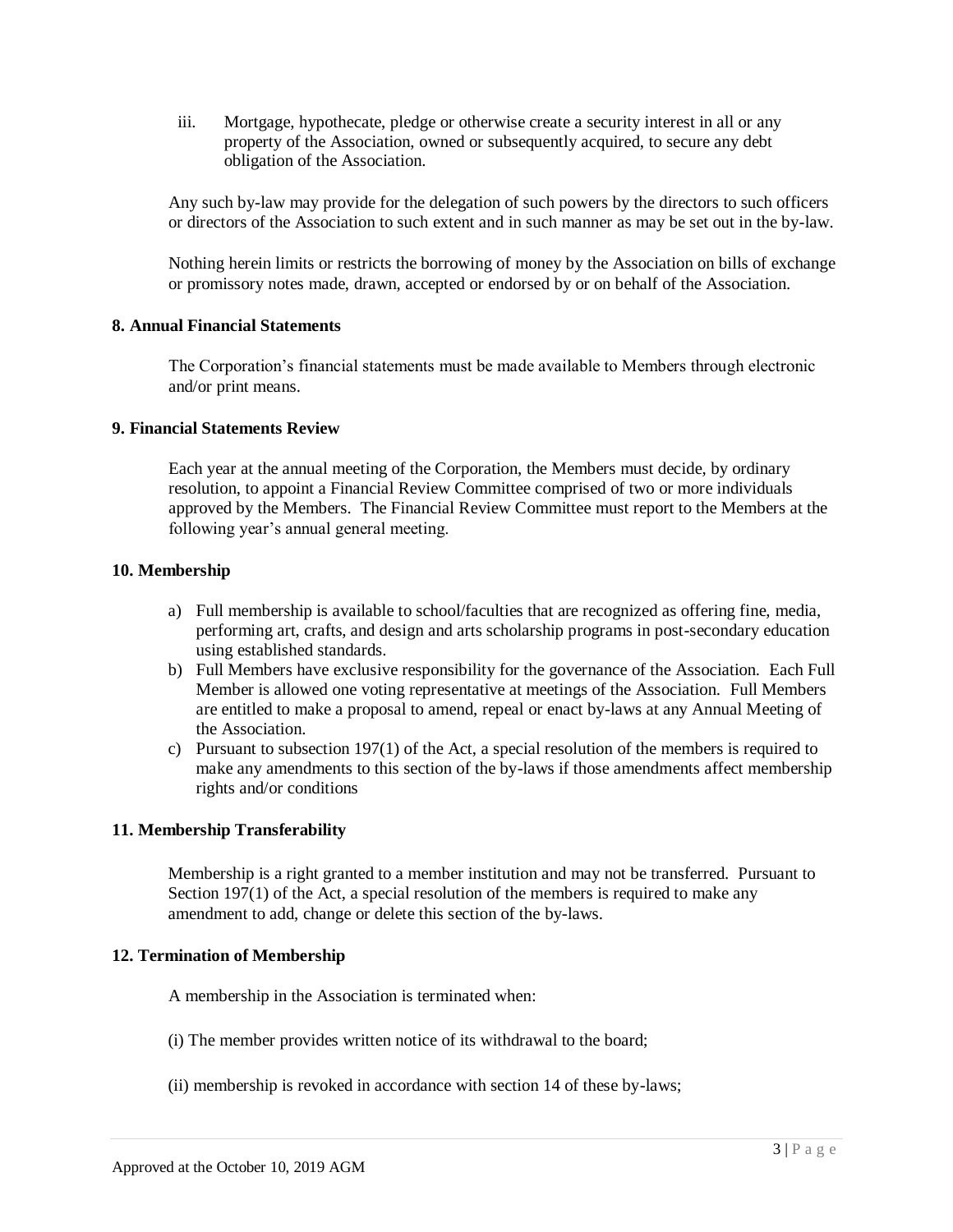- (iii) the member's term of membership expires; or
- (iv) the Association is liquidated and dissolved under the Act.

# **13. Effect of Termination of Membership**

Upon any termination of membership, the rights of the member, including any rights in the property of the Association, automatically cease to exist.

# **14. Discipline of Members**

(a) The board has authority to revoke the membership of a member for any one or more of the following grounds:

- i. Violating any provision of the articles, by-laws, or written policies of the Association;
- ii. carrying out any conduct which may be detrimental to the Association as determined by the board in its sole discretion;
- iii. for any other reason that the board in its sole and absolute discretion considers to be reasonable, having regard to the purpose of the Association.

(b) In the event that the board determines that there is valid reason that the membership of a member should be revoked, the Chair, or such other officer as may be designated by the board, must:

- i. Provide twenty (20) days' notice of revocation to the member and
- ii. must provide reasons for the proposed revocation to all members of the Association.
- iii. The member may make written submissions to the Chair, or such other officer as may be designated by the board, in response to the notice received within such twenty (20) day period.
- iv. In the event that no written submissions are received by the Chair, the Chair, or such other officer as may be designated by the board, may proceed to notify the member that the membership is revoked.
- v. If written submissions are received in accordance with this section, the board must consider such submissions in arriving at a final decision and must notify the member concerning such final decision within a further twenty (20) days from the date of receipt of the submissions.
- vi. The board's decision shall be final and binding on the member, without any further right of appeal.

# **15. Notice of Members' Meeting**

Notice of the time and place of a meeting of members must be given to each member by telephonic, electronic or other communication facility, during a period of not less than thirty (30) days before the day on which the meeting is to be held.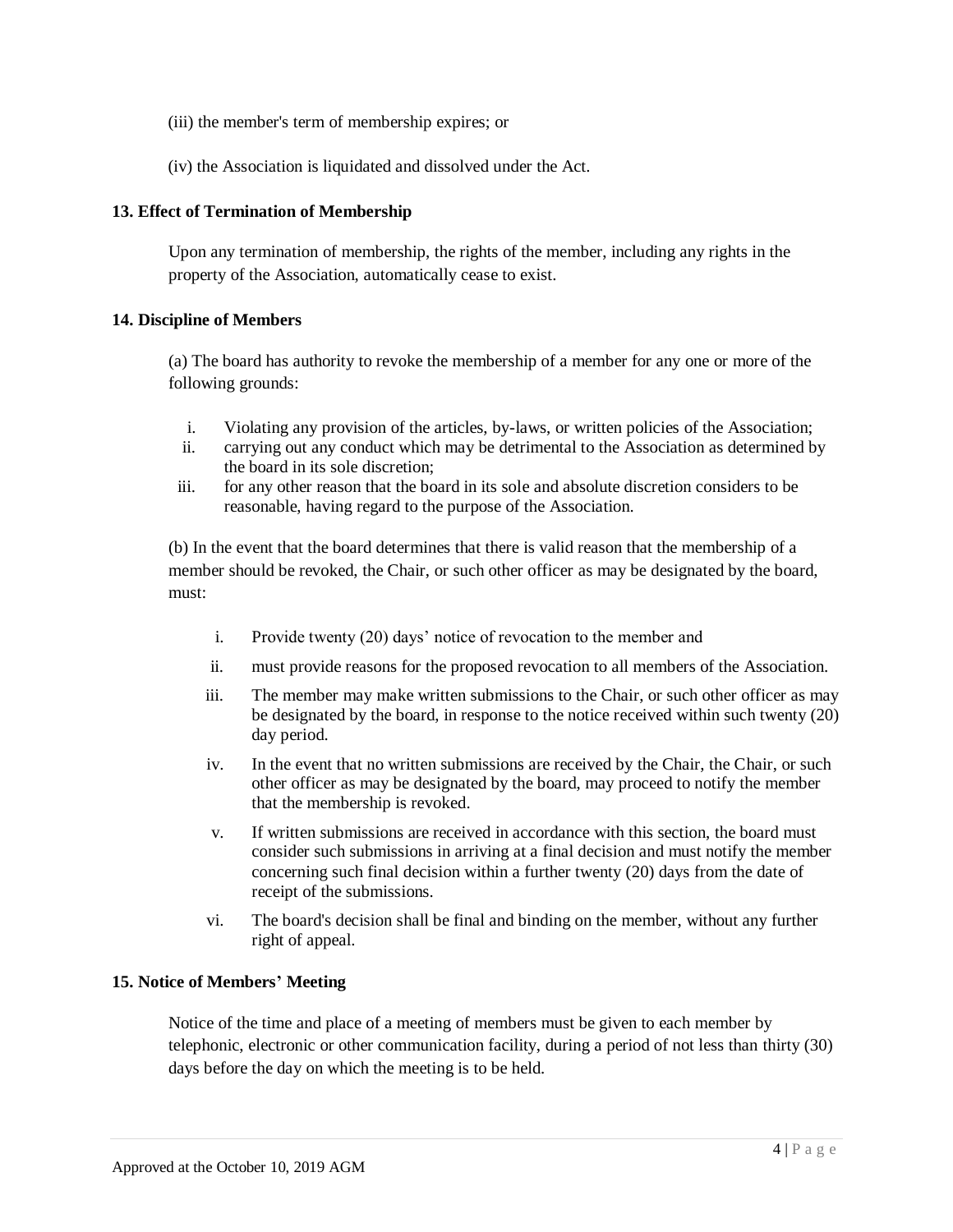Pursuant to subsection 197(1)) of the Act, a special resolution of the members is required to make any amendment to the by-laws of the Association to change the manner of giving notice to members.

### **16. Calling a Members' Meeting**

On written requisition of members carrying not less than 5% of the voting rights, the board of directors must call a special meeting of members in accordance with Section 167 of the Act. If the directors do not call a meeting within thirty-one (31) days of receiving the requisition, any member who signed the requisition may call the meeting.

# **17. Membership Dues**

(a) The annual dues and any other fees and assessments for specific purposes payable by Members are those fixed from time to time by a two-thirds (2/3) majority vote of the Full Members present at a general meeting.

(b) Members must be notified in writing of the membership dues at any time payable by them and, if any are not paid within 90 days of the membership renewal date the members in default automatically cease to be members of the Association.

# **18. Place of Members' Meeting**

Subject to compliance with section 159 of the Act, meetings of the members may be held at any place within Canada determined by the board or, if all of the members entitled to vote at such meeting so agree, outside Canada.

### **19. Persons Entitled to be Present and vote at Members' Meetings**

Representatives of Full and Affiliate member institutions, or their delegates may be present at members' meetings. Observers invited by either a full or affiliate member may also be present.

Each Full Member has one vote. Each voting member must identify themselves to the secretary at the beginning of the meeting. Only those members entitled to vote at the members' meeting according to the provisions of the Act, articles and by-laws are entitled to cast a vote at the meeting. Members and observers they invite attend the meetings at their own expense.

# **20. Chair of Members' Meetings**

In the event that the chair of the board and the vice-chair of the board are absent, the members who are present and entitled to vote at the meeting must choose one of their number to chair the meeting.

#### **21. Quorum at Members' Meetings**

A quorum at any meeting of the members (unless a greater number of members are required to be present by the Act) is 33% of Full Members, attending in person or by proxy, as verified by the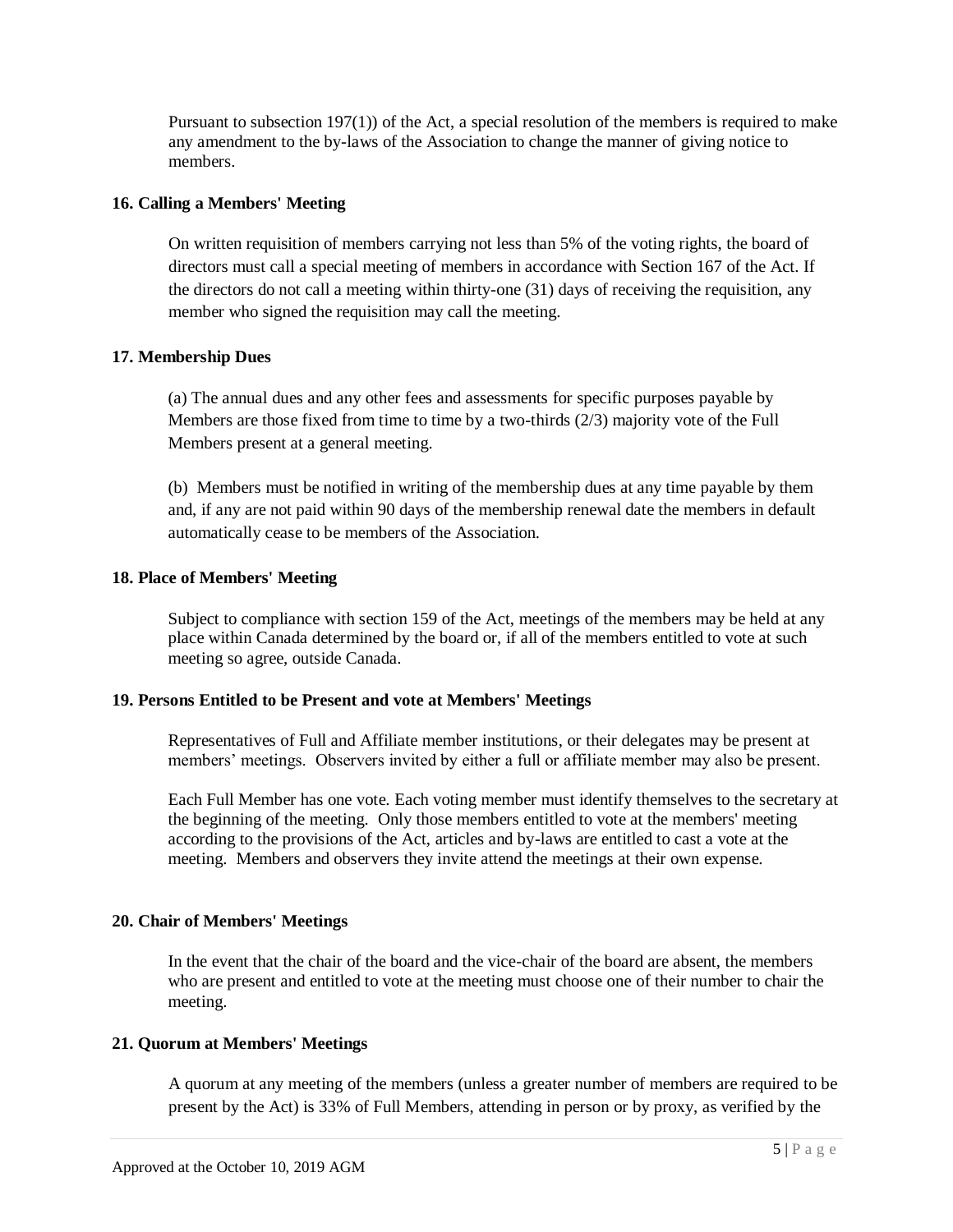Chair. If the Chair is not in attendance at the meeting, the Vice-Chair will verify if there is quorum. If a quorum is present at the opening of a meeting of members, the members present may proceed with the business of the meeting even if a quorum is not present throughout the meeting.

# **22. Votes to Govern at Members' Meetings**

At any meeting of members every question will, unless otherwise provided by the articles or bylaws or by the Act, be determined by a majority of the votes cast on the questions. In case of an equality of votes either on a show of hands or on a ballot or on the results of electronic voting, the chair of the meeting in addition to an original vote has a second or casting vote.

# **23. Participation by Electronic Means at Members' Meetings**

If the Association chooses to make available a telephonic, electronic or other communication facility that permits all participants to communicate adequately with each other during a meeting of members, any person entitled to attend such meeting may participate in the meeting by means of such telephonic, electronic or other communication facility in the manner provided by the Act. A person participating in a meeting by such means is deemed to be present at the meeting. Notwithstanding any other provision of this by-law, any person participating in a meeting of members pursuant to this section who is entitled to vote at that meeting may vote, in accordance with the Act, by means of any telephonic, electronic or other communication facility that the Association has made available for that purpose.

# **24. Members' Meeting Held Entirely by Electronic Means**

Meetings of members may be held entirely by telephonic, an electronic or other communication facility so long as all participants can communicate adequately with each other.

# **25. Nominating Directors at Annual Members' Meetings**

Subject to the Regulations under the Act, nominations for the election of directors must be supported by two members entitled to vote at the meeting at which the nominations are to be presented.

# **26. Number of Directors**

The board consists of normally nine (9) members. The board reserves the right from time to time to review the number of directors with changes to be ratified at the Annual Members Meeting.

# **27. Election and Term of Office of Directors**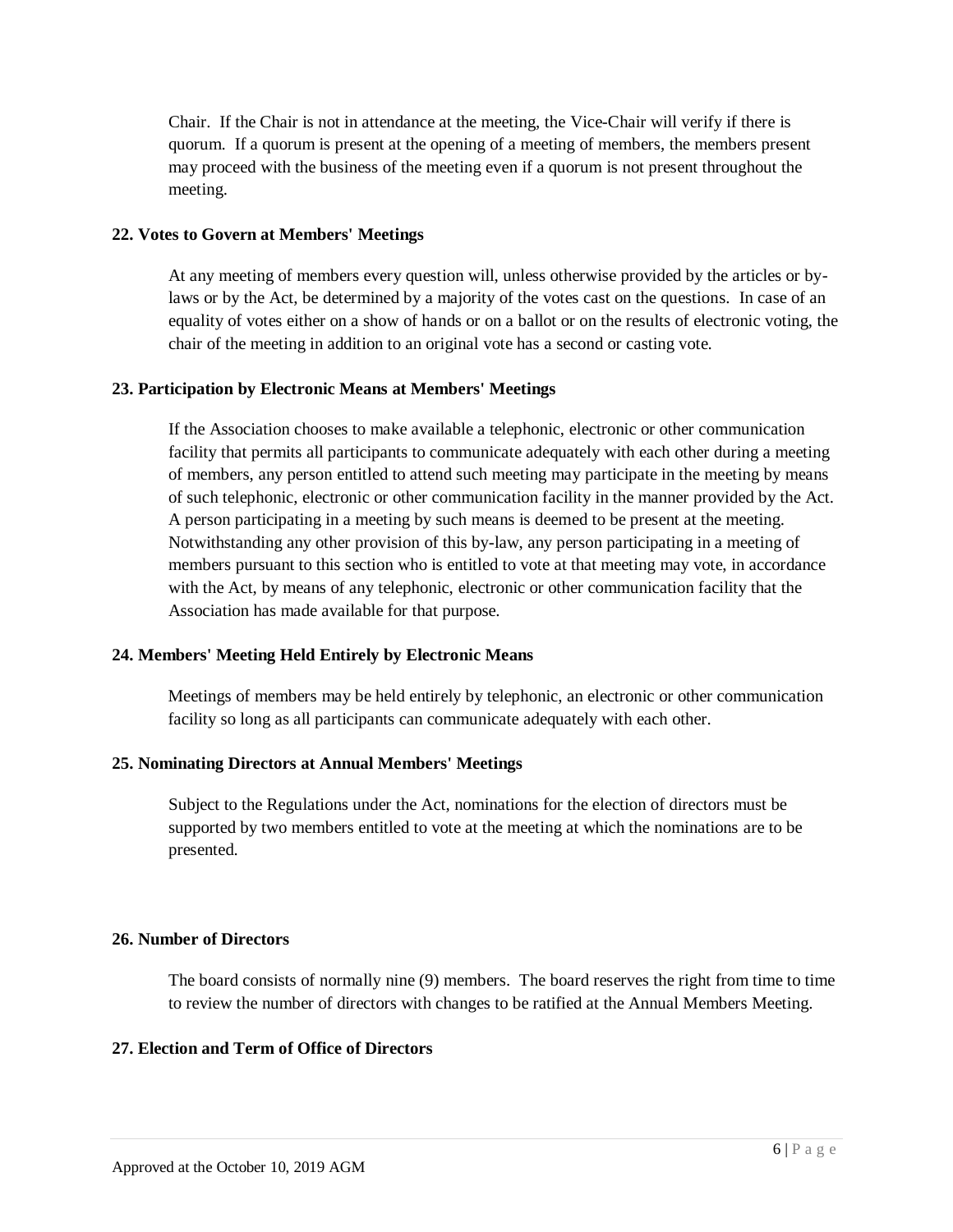The directors are elected to hold office normally for a term of three years, with a maximum of two consecutive terms on the board.

The members must elect the directors at the annual meeting of members.

# **28. Description of Offices**

: The senior officers of the association (Chair, Vice-Chair, and Treasurer) will be appointed by the board of directors from the members of the board. Appointments will be at a board meeting proceeding the annual members meeting, and then ratified by the membership. Senior officers will normally serve a term of three years.

Chair:

- Is the senior Officer of the Association
- Presides over all meetings of the Association. Exercises general control and supervision over the business and affairs of the Association and is the official representative of the Association.
- Performs such other duties and exercises such other powers as the Association may from time to time direct.
- Should the Chair not be available to perform his/her duties, the Vice-Chair will carry the duties. Otherwise the other directors will elect a Chair from amongst the directors present at a scheduled meeting.

# Past-Chair:

 At the end of a Chair's term, normally, the former Chair will be an ex-officio for a one year term for continuity purposes.

# Vice-Chair

- Replaces the Chair, if the Chair is unable to attend a meeting.
	- Assists the Chair with any aspect of the Chair's position above, as delegated by the Chair.
	- If necessary, the Vice-Chair assumes the duties of the Chair.

# Treasurer:

- Develops and recommends an annual budget to the board.
- Oversees the management of the Associations' finances
- Keeps financial records, including books of account, and renders financial statements to CAFAD and others when required. The Treasurer may delegate bookkeeping duties to employees of the Association.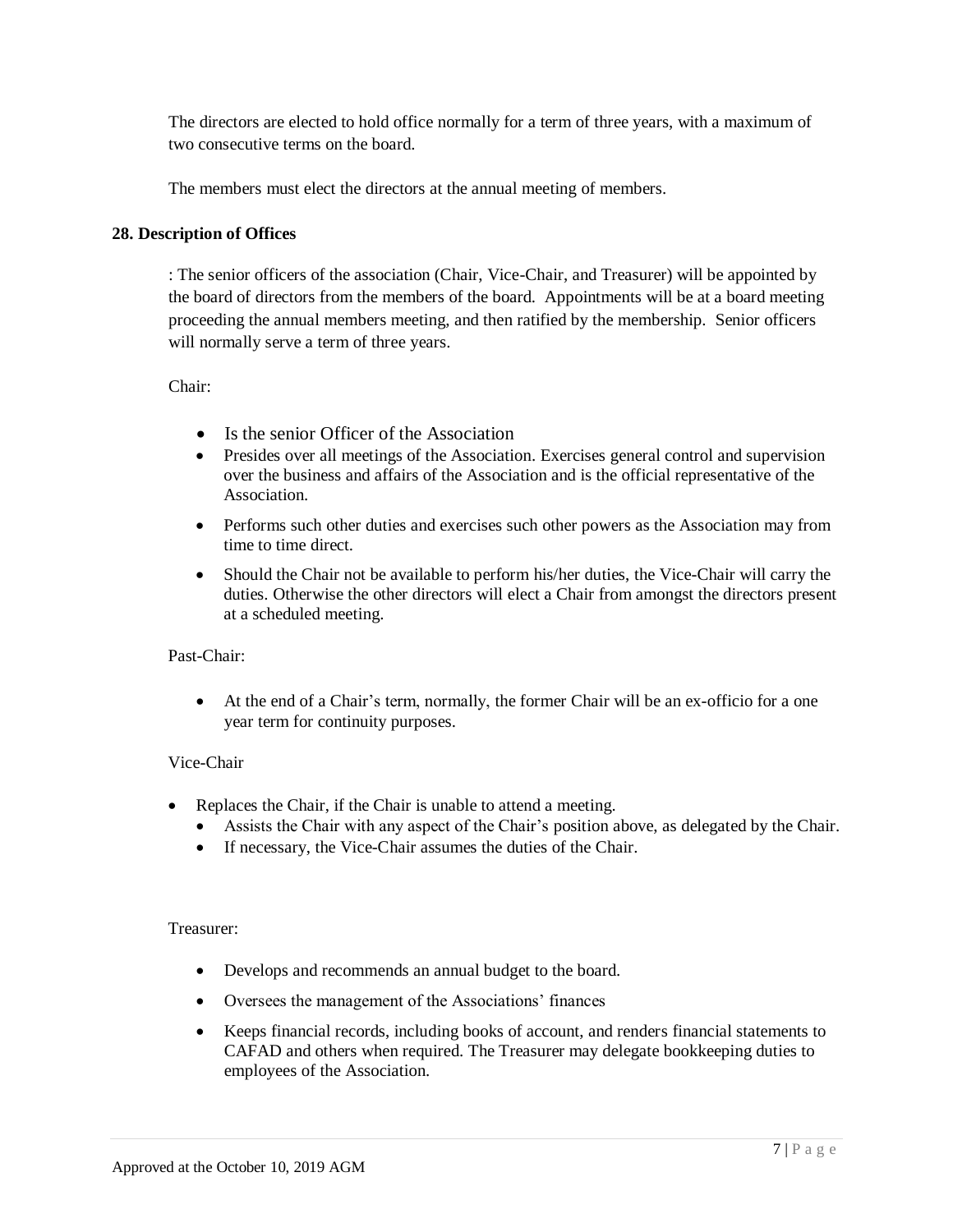Recommends investment strategies to the board and manages funds in accordance with those strategies and policies.

# **29. Vacancy in Office**

Any vacancy on the board of directors may be filled by the board of directors by appointment. The person so appointed will hold office until the election at the next annual general meeting.

# **30. Appointment of Additional Directors**

The board may appoint additional directors to hold office until the close of the next annual meeting of members, but the total number of directors may not exceed the one third (1/3) of the number of directors elected at the previous annual meeting of members.

# **31. Calling of Meetings of Board of Directors**

Meetings of the Board may be called by the Chair of the Board, or any two (2) Directors at any time.

# **32. Notice of Meeting of Board of Directors**

Notice of meetings shall be as follows:

- Adequate notice of meetings must be given. Notice of a meeting is not necessary if all of the Directors are present, and none objects to the holding of the meeting, or if those absent have waived notice of or have otherwise signified their consent to the holding of such meeting.
- Notice of a cancelled meeting is not required if the time and place of the cancelled meeting is announced at the original meeting.
- Unless the by-law otherwise provides, no notice of meeting need specify the purpose or the business to be transacted at the meeting except that a notice of meeting of directors must specify any matter referred to in subsection 138(2) of the Act that is to be dealt with at the meeting.

# **33. Regular Meetings of the Board of Directors**

To be a duly constituted meeting of the board, at least 50% of the board of directors must be present. The Board may appoint a day or days in any month or months for regular meetings of the Board at a place and hour to be named. A copy of any resolution of the Board fixing the place and time of such regular meetings of the Board must be sent to each director forthwith after being passed. No other notice is required for any such regular meeting except if subsection 136(3) of the Act requires the purpose or the business to be transacted to be specified in the notice.

# **34. Votes to Govern at Meetings of the Board of Directors**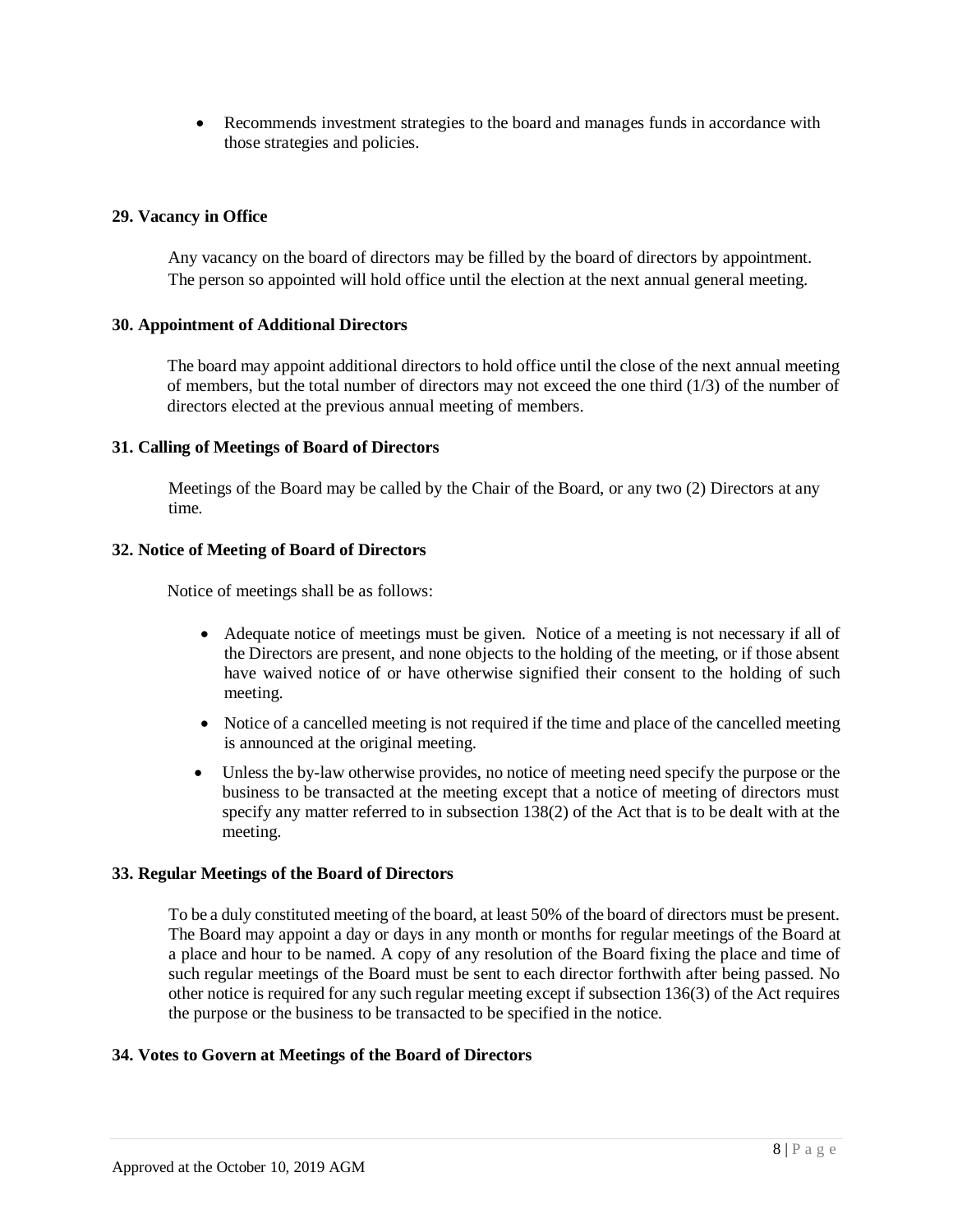At all meetings of the Board, every question must be decided by a majority of the votes cast on the question. In case of an equality of votes, the Chair of the meeting in addition to an original vote has a second or casting vote. All members of the board have voting rights.

### **35. Committees of the Board of Directors**

The Board may from time to time appoint any committee or other advisory body, as it deems necessary or appropriate for such purposes and, subject to the Act, with such powers as the board shall see fit. Any such committee may formulate its own rules of procedure, subject to such regulations or directions as the board may from time to time make. Any committee member may be removed by resolution of the Board of Directors.

### **36. Invalidity of any Provisions of this By-law**

The invalidity or unenforceability of any provision of this by-law does not affect the validity or enforceability of the remaining provisions of this by-law.

### **37. Omissions and Errors**

The accidental omission to give any notice to any member, director, officer, member of a committee of the board or public accountant, or the non-receipt of any notice by any such person where the Association has provided notice in accordance with the by-laws or any error in any notice not affecting its substance does not invalidate any action taken at any meeting to which the notice pertained or otherwise founded on such notice.

# **38. Mediation and Arbitration**

Disputes among members, directors, officers, committee members, or volunteers of the Association are as much as possible to be resolved in accordance with mediation and/or arbitration as provided in the section on dispute resolution mechanism of this by-law.

#### **39. Dispute Resolution Mechanism**

In the event that a dispute among members, directors or employees, officers, committee members or volunteers of the Association arising out of any aspect of the operations of the Association is not resolved in private meetings between the parties such dispute shall be settled by a process of dispute resolution as follows:

- o The dispute or controversy must first be submitted to a panel of mediators whereby the one party appoints one mediator, the other party (or if applicable the board of the Association) appoints one mediator, and the two mediators so appointed jointly appoint a third mediator. The three mediators must then meet with the parties in question in an attempt to mediate a resolution between the parties.
- o The number of mediators may be reduced from three to one or two upon agreement of the parties.
- $\circ$  If the parties are not successful in resolving the dispute through mediation, then the parties agree that the dispute shall be settled by arbitration before a single arbitrator, who must not be any one of the mediators referred to above, in accordance with the provincial or territorial legislation governing domestic arbitrations in force in the province or territory